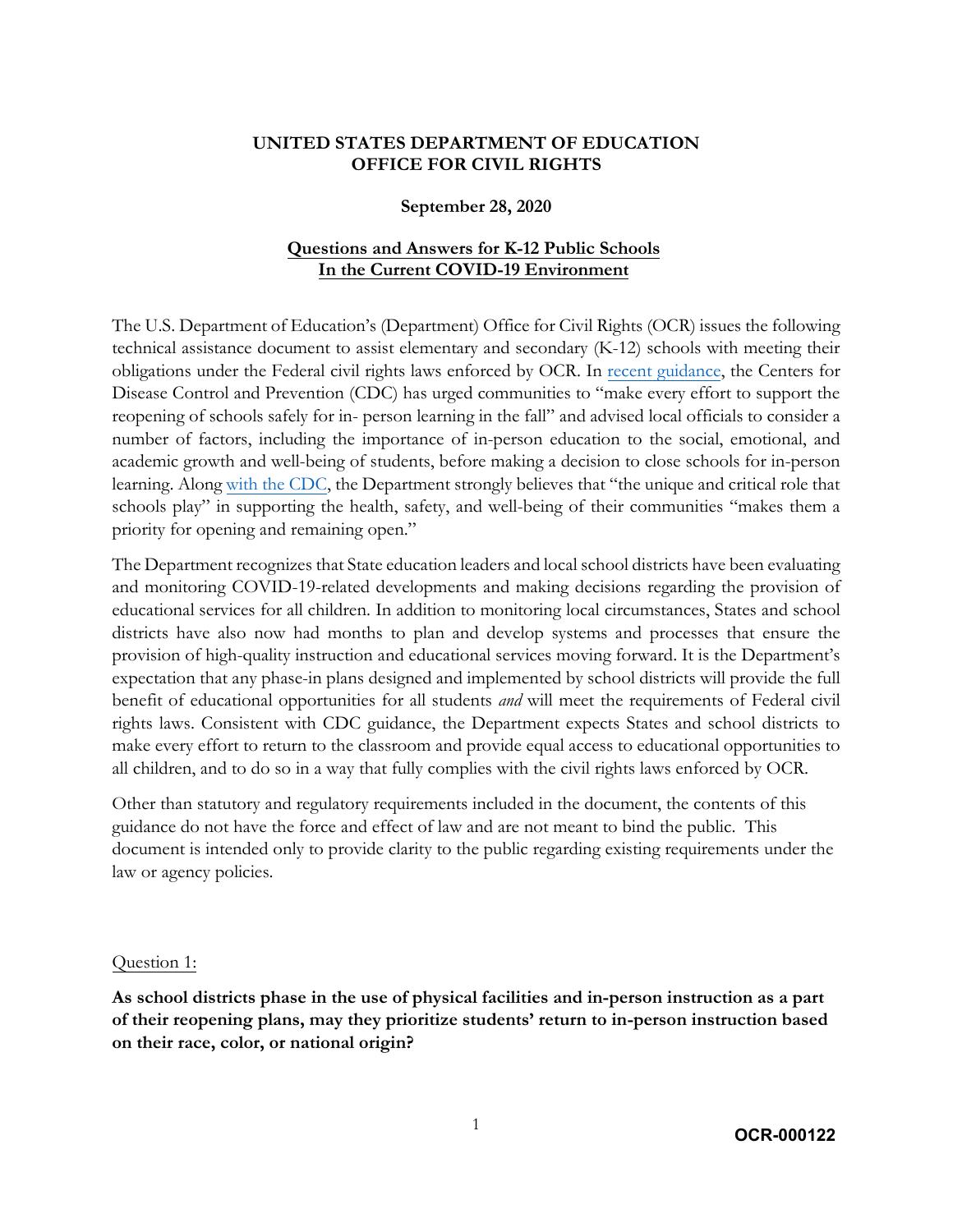#### Answer:

No. A reopening plan—or any school policy—that prioritizes, otherwise gives preference to, or limits programs, supports or services to students based on their race, color, or national origin regardless of how that plan is formulated—would likely violate Title VI of the Civil Rights of 1964.[1](#page-1-0) Under U.S. Supreme Court precedent, any classification based on race is presumptively invalid unless the classification satisfies strict scrutiny.[2](#page-1-1) This means that such classifications are constitutional only if they are narrowly tailored to further a compelling governmental interest that has been recognized by the U.S. Supreme Court.<sup>[3](#page-1-2)</sup> As part of the narrow tailoring requirement, school districts bear the "ultimate burden of demonstrating, before turning to racial classifications, that available, workable race-neutral alternatives do not suffice."[4](#page-1-3)

### Question 2:

## **What should school districts consider if they are phasing in the use of physical facilities and in-person instruction for students with disabilities before others?**

#### Answer:

The Department understands that there may be circumstances where schools decide to prioritize inperson instruction for students with disabilities, in order to provide the services necessary to ensure that those students receive a free appropriate public education (FAPE) under Section 504 of the Rehabilitation Act of 1973 (Section 504).[5](#page-1-4)

Whether a school district that is phasing in in-person instruction may be *required* to give priority to a student with a disability, however, will depend on an individualized determination of the student's educational and disability-related needs, and whether providing in-person instruction or services would be a reasonable modification to a reopening policy that is necessary to provide a student a FAPE or otherwise to avoid discrimination on the basis of disability. Moreover, as the Department explained in its [March 16 Fact Sheet,](https://www2.ed.gov/about/offices/list/ocr/docs/ocr-coronavirus-fact-sheet.pdf) provision must be made to provide special education and related services for students who have Individualized Education Programs (IEPs) developed through the IDEA or are receiving services under Section 504 and who are required or advised to

<span id="page-1-0"></span><sup>1</sup> *Gratz v. Bollinger*, 539 U.S. 244, 275 (2003) (discrimination that violates Equal Protection Clause of Fourteenth Amendment committed by institution that accepts federal funds also constitutes violation of Title VI).

<span id="page-1-1"></span><sup>2</sup> *See Shaw v. Reno*, 509 U.S. 630, 643-44 (1993) (quoting *Pers. Adm'r of Massachusetts v. Feeney*, 442 U.S. 256, 272 (1979));

<span id="page-1-2"></span>*Gratz*, 539 U.S. at 270. 3 *Grutter v. Bollinger*, 539 U.S. 306, 326 (2003); *Parents Involved in Cmty. Schs. v. Seattle Sch. Dist. No. 1*, 551 U.S. 701, 720–22 (2007) (noting that in evaluating the use of racial classifications in the school context, the Court has recognized two interests that qualify as compelling: "remedying the effects of past intentional discrimination" and "diversity in higher education").

<span id="page-1-3"></span><sup>4</sup> *Fisher v. Univ. of Texas at Austin*, 570 U.S. 297, 312 (2013); *see also City of Richmond v. J.A. Croson Co*., 488 U.S. 469, 507 (1989) (city's use of race was not narrowly tailored because "there [did] not appear to have been any consideration of the use of race-neutral means to increase minority business participation in city contracting") (citing *United States v. Paradise*, 480 U.S. 149, 171 (1987) ("In determining whether race-conscious remedies are appropriate, we look to several factors,

<span id="page-1-4"></span><sup>&</sup>lt;sup>5</sup> This document does not address any related requirements under Part B of the Individuals with Disabilities Education Act (IDEA). For recent Department of Education guidance on COVID-19 and IDEA requirements, *see* the [Office of](https://www2.ed.gov/policy/speced/guid/idea/memosdcltrs/qa-procedural-safeguards-idea-part-b-06-30-2020.pdf)  [Special Education Program's June 30, 2020, Q&A.](https://www2.ed.gov/policy/speced/guid/idea/memosdcltrs/qa-procedural-safeguards-idea-part-b-06-30-2020.pdf)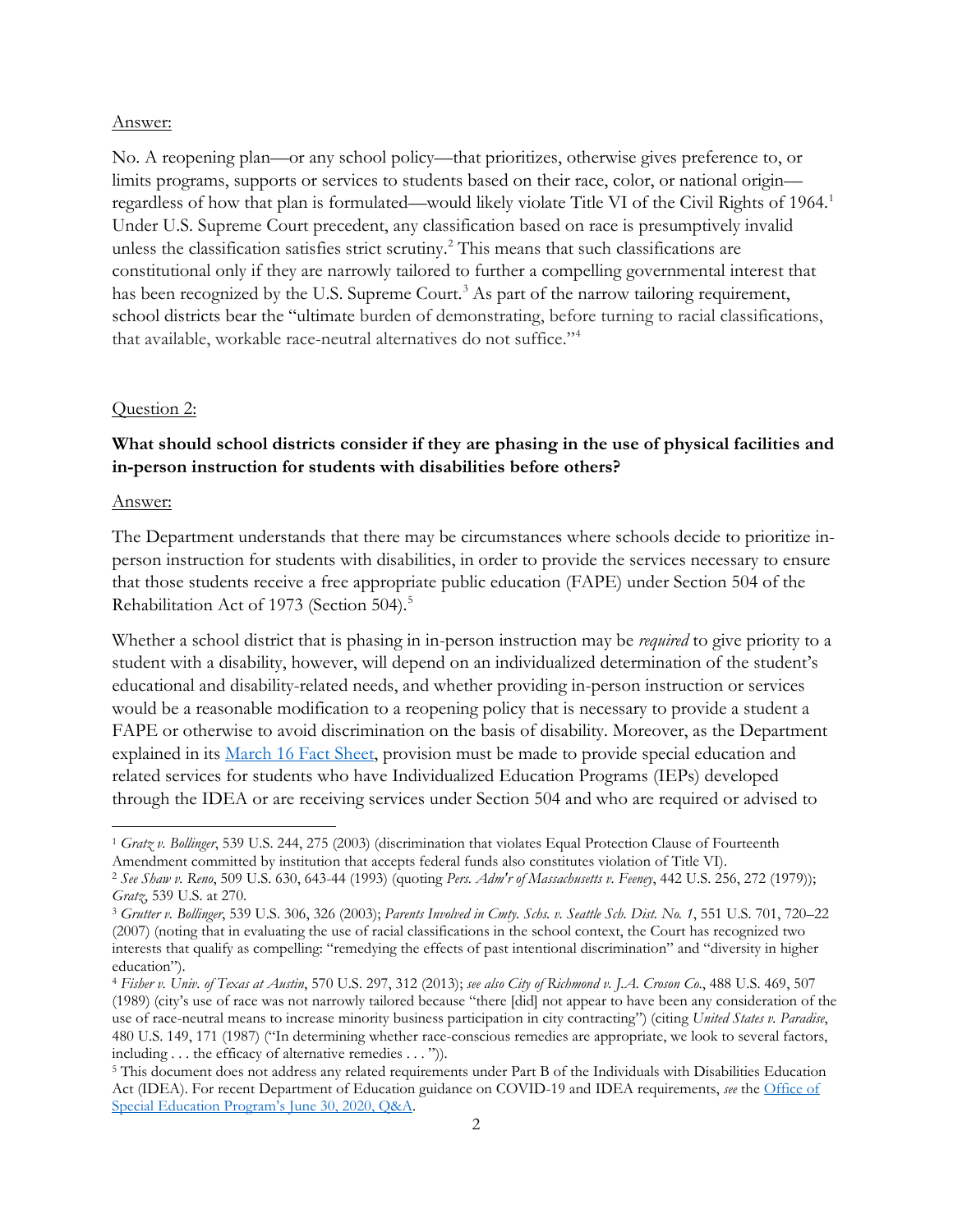stay home by public health authorities or school officials for an extended period of time because of COVID-19. This also applies if a student is absent from school as advised by the student's treating physician, consistent with school policy and documentation requirements.

### Question 3:

## **Under what circumstances must a school district waive a face covering requirement for a student with a disability?**

### Answer:

In [recent guidance,](https://www.cdc.gov/coronavirus/2019-ncov/community/schools-childcare/cloth-face-cover.html) the Centers for Disease Control and Prevention (CDC) has advised school districts to address adherence to behaviors that prevent the spread of COVID-19 as a part of their reopening plans, including the appropriate use of cloth face coverings. The Department understands that using a face covering can be challenging for some students, teachers, and staff, especially those students with special educational or other healthcare needs. And in some instances, such as where a child with a disability has extreme sensory issues and cannot tolerate wearing a face covering in school or at all, OCR also recognizes that enforcing a face covering requirement could impede the child's ability to receive the FAPE required by Section 504. School districts should therefore make reasonable modifications in their policies, practices, or procedures—including any addressing the use of face coverings—when those modifications can be made consistent with the health, safety, and well-being of all students and staff, and are necessary to avoid discrimination on the basis of disability.[6](#page-2-0)

For tips and suggestions for helping younger students safely use face coverings, OCR encourages school districts to consult the [Office for Special Education Program's resources](https://sites.ed.gov/idea/newsletters/#2020) related to COVID-[19.](https://sites.ed.gov/idea/newsletters/#2020)

### Question 4:

## **Do State- or district-wide decisions that specifically reduce or limit services for students with disabilities, without regard to their individualized needs, violate Section 504?**

### Answer:

Yes. Section 504 requires individual decision-making regarding the type, frequency, and manner in which special education and related services will be provided to students with disabilities. As such, State-wide or district-wide policies that reduce or limit services specifically for students with

<span id="page-2-0"></span><sup>6</sup> OCR notes that Title II of the Americans with Disabilities Act (Title II) does not require school districts to permit an individual with a disability to participate in or benefit from the services, programs, or activities of that public entity when that individual poses a direct threat to the health or safety of others. 28 C.F.R. § 35.139(a). Whether or not an individual poses such a threat—including in cases where students, teachers, or staff may be unable to wear a face covering—will depend on an individualized assessment of the nature, duration, and severity of the risk; the probability that the potential injury will actually occur; and whether reasonable modifications of policies, practices or procedures or the provision of auxiliary aids or services will mitigate the risk. *Id.* § 35.139(b). All such assessments must be based, moreover, on reasonable judgment that relies on current medical knowledge or on the best available objective evidence. *Id.*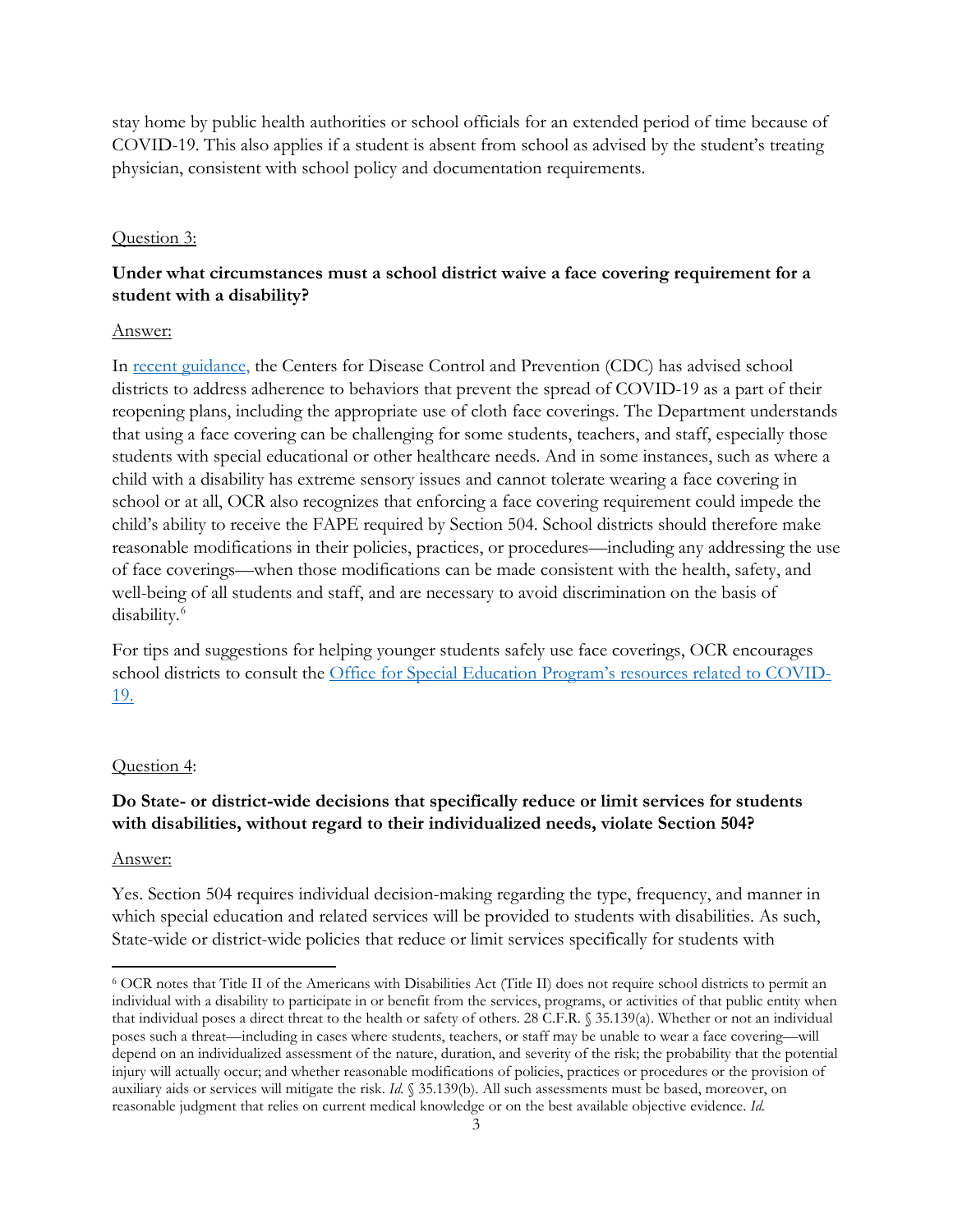disabilities in a particular jurisdiction, without regard to any reasonable modifications or services that may be necessary to meet the individualized needs of those students, run afoul of Section 504.<sup>[7](#page-3-0)</sup>

## Question 5:

# **Do schools that provide distance learning still have to comply with Section 504 and Title II of the Americans with Disabilities Act (Title II)?**

## Answer:

Yes. As the Department has explained in its [March 16 Fact Sheet](https://www2.ed.gov/about/offices/list/ocr/docs/ocr-coronavirus-fact-sheet.pdf) and [March 21 Supplemental Fact](https://www2.ed.gov/about/offices/list/ocr/frontpage/faq/rr/policyguidance/Supple%20Fact%20Sheet%203.21.20%20FINAL.pdf)  [Sheet,](https://www2.ed.gov/about/offices/list/ocr/frontpage/faq/rr/policyguidance/Supple%20Fact%20Sheet%203.21.20%20FINAL.pdf) schools must still meet the requirements of Section 504 and Title II of the Americans with Disabilities Act (Title II), as well as other Federal disability laws, as appropriate.<sup>[8](#page-3-1)</sup>

To meet the requirements of Section 504 and Title II, schools must make local decisions that take into consideration the health, safety, and well-being of all their students and staff, as well as their obligation to ensure that students with disabilities are receiving a FAPE. This includes making individualized decisions regarding how to provide special education and related services to students with disabilities. OCR reminds schools that failing to implement aids, services, or accommodations/modifications identified in a student's IEP or Section 504 plan could deny the student a FAPE, violating Section 504. However, not every failure to implement an aid, service, or accommodation/modification in an IEP or Section 504 plan constitutes a denial of a FAPE. And OCR will continue to take into consideration all relevant circumstances when evaluating a school district's implementation of an IEP or Section 504 plan, including the impact that any discrepancies from an IEP or Section 504 plan have on the student's ability to participate in or benefit from the school district's services, programs, and activities.

## Question 6:

# **If a school district is offering only distance learning, is it required to conduct evaluations and reevaluations under Section 504?**

## Answer:

Yes. Schools must continue to meet the requirements of Section 504, consistent with the need to protect the health, safety, and well-being of students, school staff, and other individuals responsible for providing special education and related aids and services to students with disabilities.

Section 504 requires school districts to conduct an evaluation in a timely manner of any student who needs or is believed to need special education or related services because of a disability before taking

<span id="page-3-1"></span><span id="page-3-0"></span><sup>7</sup> *See* 34 C.F.R. §§ 104.33–104.35. 8 This document does not address any related requirements under Part B of the Individuals with Disabilities Education Act (IDEA). For the most recent Department of Education guidance on COVID-19 and IDEA requirements, *see* the [Office of Special Education Program's June 30, 2020, Q&A.](https://www2.ed.gov/policy/speced/guid/idea/memosdcltrs/qa-procedural-safeguards-idea-part-b-06-30-2020.pdf)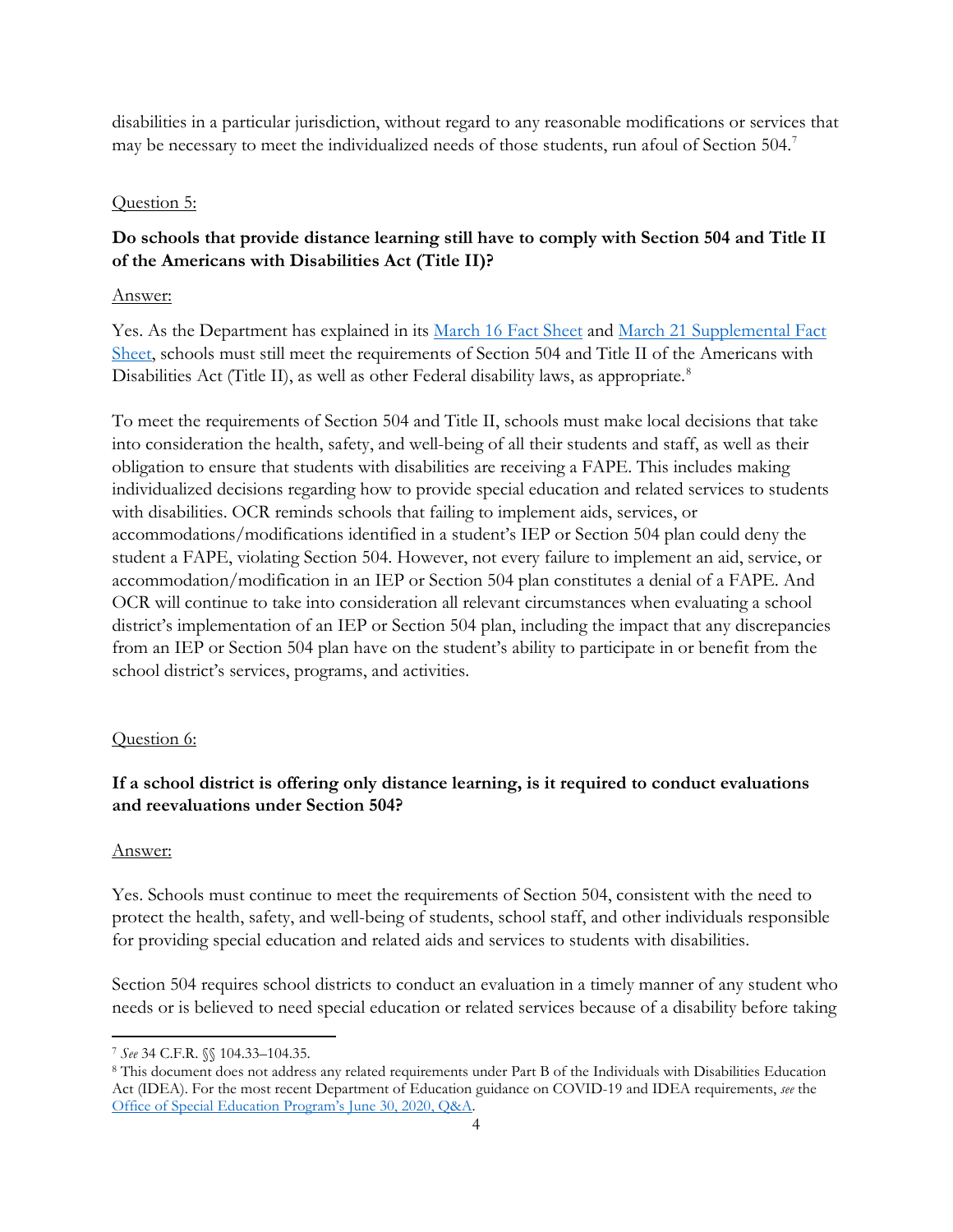any action with respect to the student's initial placement in regular or special education, and requires "periodic" reevaluation of students who have been provided special education or related services. Section 504 also requires school districts to conduct evaluations prior to any subsequent significant changes in placement. Evaluations and reevaluations should take place within a reasonable time frame under the current circumstances, and the Department typically looks to the timelines set by the IDEA and State law when determining whether the time taken to complete an evaluation was reasonable. However, nothing in Section 504 prohibits parents and school personnel from mutually agreeing to waive or postpone governing timelines on evaluations or reevaluations.

#### Question 7:

### **What should a school district do if an evaluation under Section 504 requires in-person or a face-to-face administration of an assessment tool or instrument?**

#### Answer:

The Department understands that in some cases, social distancing measures and other restrictions due to COVID-19 may make in-person evaluations impracticable or place limitations on how evaluations and reevaluations are conducted under Section 504. In those cases where in-person evaluations are not possible, schools should make good-faith efforts to conduct assessments virtually or via other comparable methods, to the extent that they can be administered by trained personnel in conformance with the test producer's instructions, and in a manner otherwise consistent with 34 C.F.R. § 104.35(b). However, nothing in Section 504 prohibits parents and school personnel from mutually agreeing to postpone the timelines and utilize a diagnostic placement for a child suspected of having a disability until an appropriate comprehensive evaluation can be conducted safely.

#### Question 8:

## **If a school is experiencing operational challenges relating to COVID-19, including suspending in-person instruction and offering distance learning, must the school revise plans developed to meet the requirements of Section 504 to reflect the change to distance learning?**

#### Answer:

Placement decisions and educational settings in effect at the time that a school suspends in-person instruction in response to concerns over COVID-19 do not need to be changed or updated solely to reflect a *temporary* shift to distance learning. However, State and local decisions that require schools to limit or suspend in-person instruction do not relieve school districts of the obligation to provide a FAPE to students with a disability. And as explained in Question 5, failing to implement aids, services, or accommodations/modifications identified in an IEP or Section 504 plan could in some cases deny a student a FAPE, violating Section 504. School districts should therefore continue to make individualized determinations as to whether students' IEPs or Section 504 plans need to be revised to ensure students with disabilities are provided a FAPE, including by identifying how the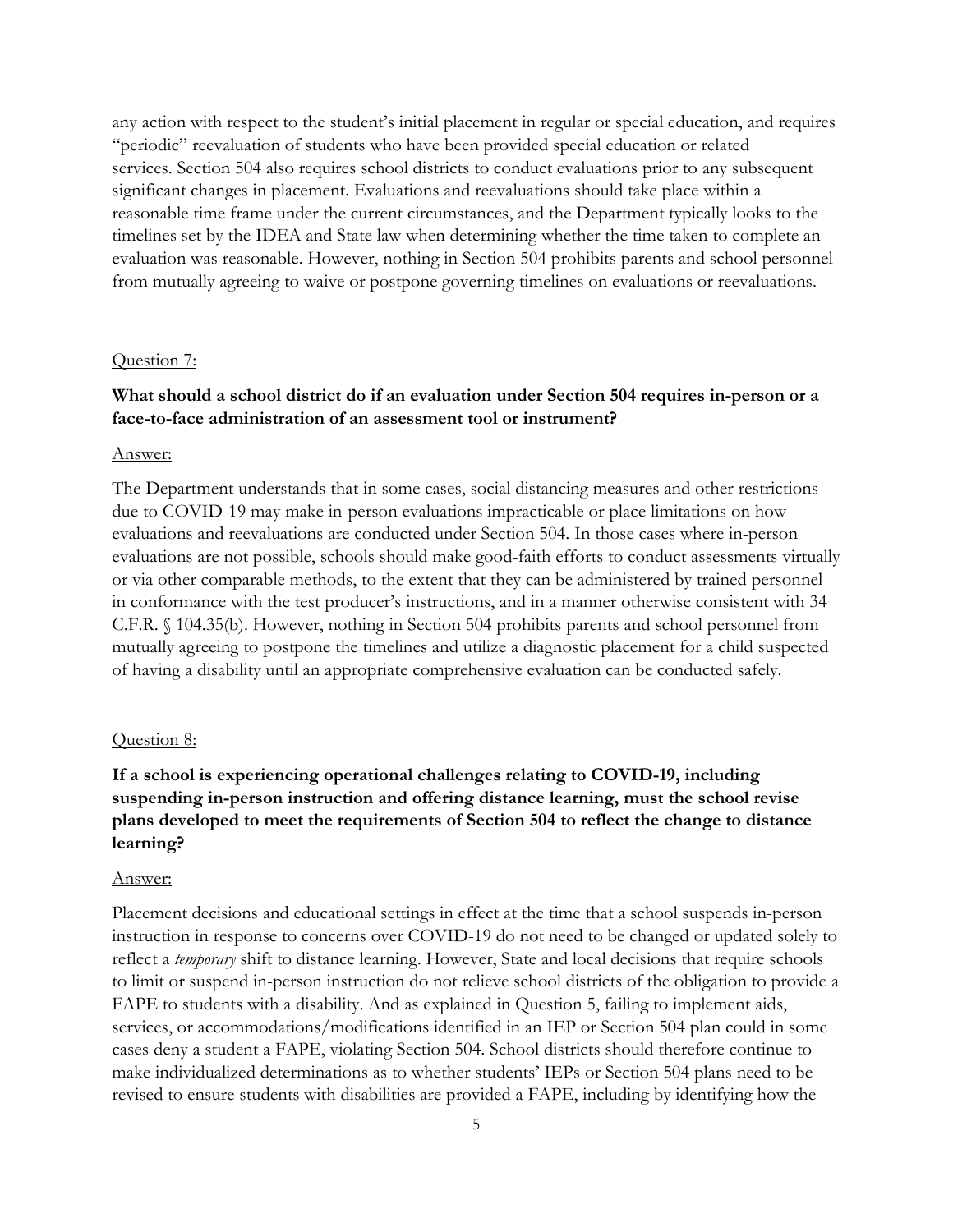special education or related aids and services called for by a student's IEP or Section 504 plan may be provided through a variety of instructional methods and settings. School staff and parents are encouraged to work together to find ways to meet the needs of students with disabilities, notwithstanding challenges due to COVID-19.

### Question 9:

## **May a school district require parents to sign waivers before the district delivers online services to students with disabilities under Section 504?**

### Answer:

No. Public school districts may not require parents of students with disabilities to waive any rights afforded to students under Section 504 as a condition of receiving a FAPE.

## Question 10:

# **Should schools still accept harassment complaints made under Title IX of the Education Amendments of 1972 (Title IX), Title VI of the Civil Rights Act of 1964, and other civil rights statutes if they are offering only distance learning?**

### Answer:

Yes. While the Department's expectation is that schools make every effort to return to in-person educational settings, schools must continue to accept reports and complaints of discriminatory harassment while providing distance learning. Schools should respond appropriately to reports of harassment covered by Federal civil rights laws, including harassment on the basis of race, color, national origin, sex, or disability, including allegations of harassment that occur in distance learning platforms, in a manner consistent with protecting the health, safety, and well-being of all students and staff.

## Question 11:

## **If a school district is only offering virtual or online education (distance learning), is the school district still required to continue with its investigations of sexual harassment complaints under Title IX (including pending complaints)?**

### Answer:

Yes. Please note that on May 6, 2020, the Department announced a new Title IX Rule to enshrine protections from sexual harassment into law, and to ensure that schools provide adequate due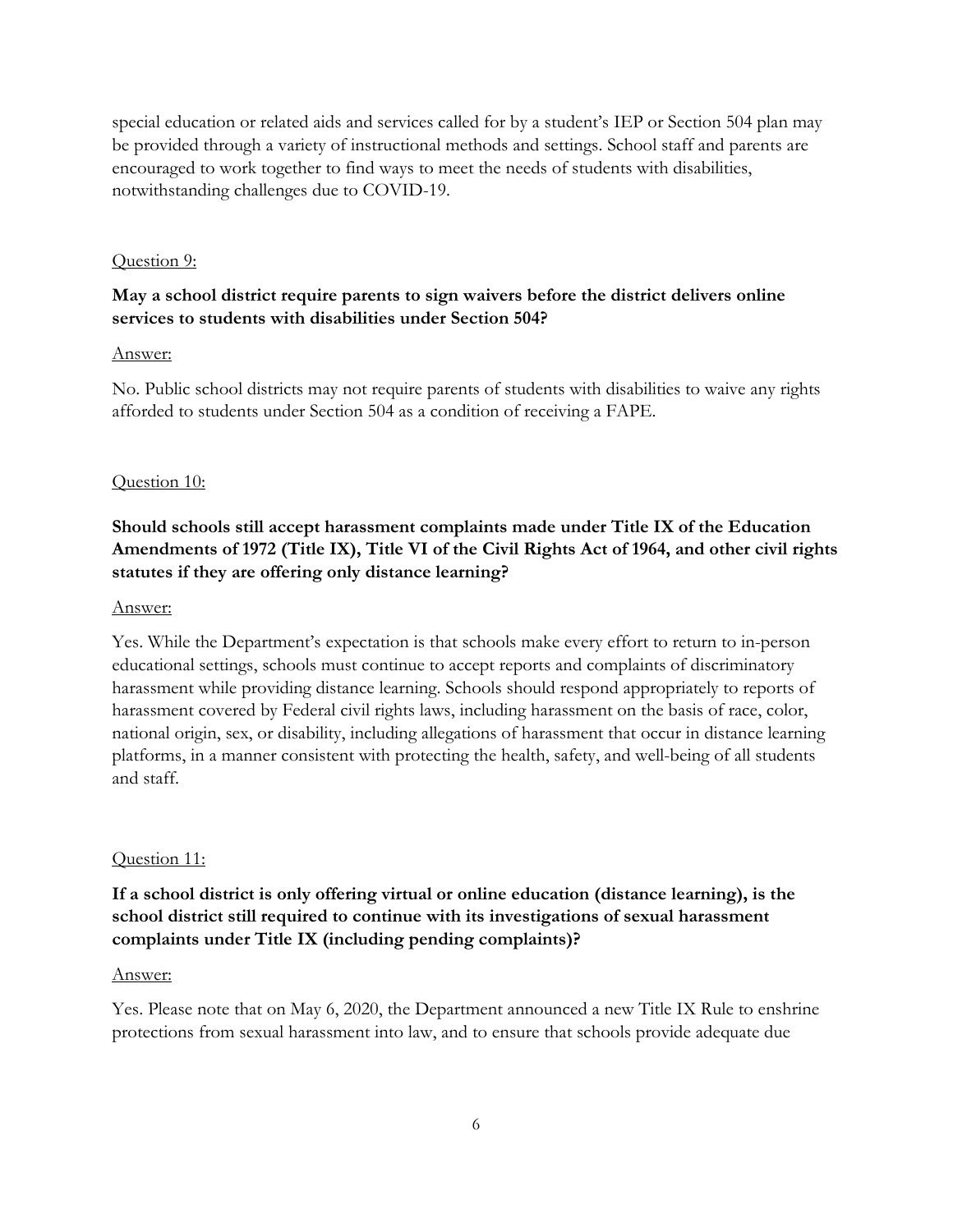process protections to students accused of sexual harassment who are subject to discipline.<sup>[9](#page-6-0)</sup> The new Title IX Rule became effective on August 14, 2020. OCR will enforce the new Title IX Rule prospectively. As discussed in OCR's August 5, 2020, [blog post,](https://www2.ed.gov/about/offices/list/ocr/blog/20200805.html) the Rule does not apply to schools' responses to sexual harassment that allegedly occurred prior to August 14, 2020.

Regardless of when sexual harassment allegedly occurred, schools may neither adopt a blanket policy putting all investigations or proceedings on hold until school districts resume normal operations nor adopt a policy of refusing to accept and respond to new complaints. Instead, schools should make a good-faith effort—and document the steps the school took—to respond to reports of sexual harassment while also taking into consideration the health, safety, and well-being of all their students and staff.

### Question 12:

## **What if a school district needs more time than usual to complete a Title IX sexual harassment investigation and adjudication due to circumstances arising from operational challenges relating to COVID-19?**

### Answer:

As stated in Question 11, the new Title IX Rule became effective on August 14, 2020, and applies to allegations of sexual harassment that allegedly occurred on or after that date. Accordingly, any delay in a school's response to sexual harassment that allegedly occurred on or after August 14, 2020, must comply with the requirements of the new Title IX Rule. For example, Section 106.45(b)(1)(v) requires that a school's grievance process include reasonably prompt time frames for conclusion of the grievance process, including reasonably prompt time frames for filing and resolving appeals and informal resolution processes, if the recipient offers informal resolution processes, and a process that allows for the temporary delay of the grievance process or the limited extension of time frames for good cause with written notice to the complainant and the respondent of the delay or extension and the reasons for the action.

The examples of good cause listed in Section  $106.45(b)(1)(v)$  of the new Rule are illustrative, not exhaustive. The ongoing situation related to COVID-19 may, in some circumstances, qualify as "good cause" under Title IX for reasonable, temporary delays or extensions of time frames related to the grievance process. The Department trusts recipients to make sound determinations regarding the length of a brief delay; we believe recipients are in the best position to make these decisions as they have a deeper understanding of how to balance the interests of promptness, fairness to the parties, and accuracy of adjudications in each case within their school communities.

For sexual harassment that allegedly occurred prior to August 14, 2020, we will apply the previous version of 34 CFR § 106.8. Historical documents that interpret those provisions are clear that reasonableness and good faith are the key elements of compliance with Title IX, including as to

<span id="page-6-0"></span><sup>9</sup> The unofficial version of the Rule is available at [https://www2.ed.gov/about/offices/list/ocr/docs/titleix-regs](https://www2.ed.gov/about/offices/list/ocr/docs/titleix-regs-unofficial.pdf)[unofficial.pdf.](https://www2.ed.gov/about/offices/list/ocr/docs/titleix-regs-unofficial.pdf) More information and technical assistance about the Rule are available at [https://www2.ed.gov/about/offices/list/ocr/frontpage/faq/crt-ta.html.](https://www2.ed.gov/about/offices/list/ocr/frontpage/faq/crt-ta.html)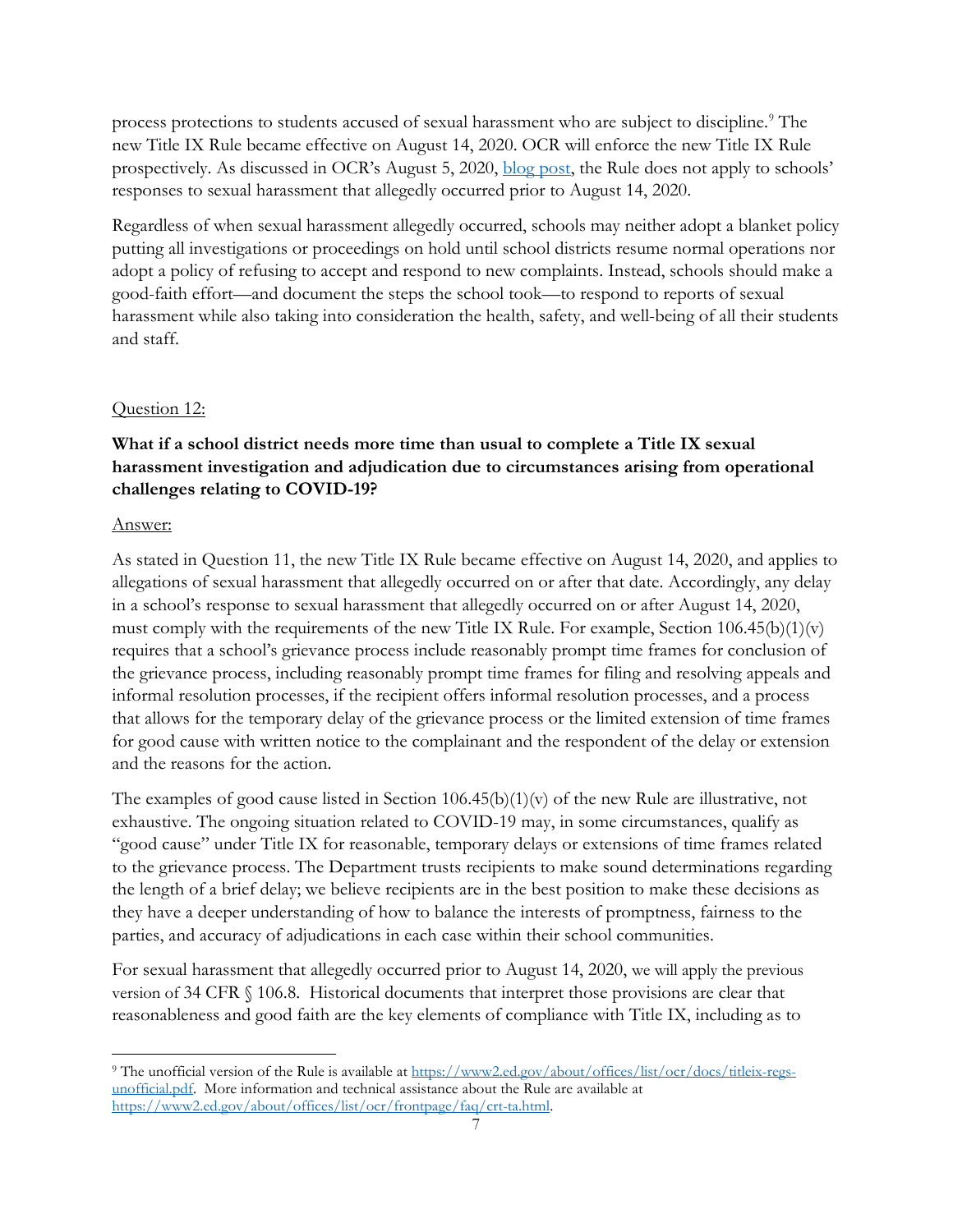whether an investigation is concluded promptly. Schools should not delay investigations or hearings solely on the basis that in-person interviews or hearings are cumbersome or not feasible, so long as the school is able to comply with the requirements in 34 CFR § 106.8 (in effect prior to August 14, 2020)to resolve complaints promptly and equitably. However, OCR will evaluate a school's goodfaith effort to conduct a fair, impartial investigation and adjudication in a timely manner, on a caseby-case basis that takes into account time frames that are impacted by COVID-19 and reasons why delays due to COVID-19 may be unavoidable in particular cases.

Importantly, schools should promptly advise all parties of any COVID-19 related delays that are anticipated in an individual case, including the reasons for the delay and the estimated length of the delay. Schools should also endeavor to notify complainants and respondents of the status of pending investigations; to notify parties of scheduled investigative interviews, meetings, and hearings in pending cases; and to notify complainants and respondents of case outcomes and appeal opportunities following resolutions of complaints.

Regardless of whether a school's response to sexual harassment is governed by the new Rule or the prior regulations,<sup>[10](#page-7-0)</sup> the Department recognizes that there may be some circumstances where Title IX investigatory methods or timetables will be impacted by social distancing or other issues raised by the current situation. However, even where in-person interviews or hearings are not possible, schools should use technology, as appropriate, to conduct these activities remotely, while ensuring that this is done in a timely manner and consistent with the applicable law. Schools should carefully consider confidentiality and privacy implications of electronic communications and virtual conduct of investigations and adjudications, including obligations under the Family Educational Rights and Privacy Act (FERPA). The Department refers schools to the "FERPA and Virtual Learning Related [Resources"](https://studentprivacy.ed.gov/sites/default/files/resource_document/file/FERPA%20%20Virtual%20Learning%20032020_FINAL.pdf) document list, the March 30, 2020, webinar, and related materials from the Department's Student Privacy Policy Office (SPPO), available at [https://studentprivacy.ed.gov.](https://studentprivacy.ed.gov/)

### Question 13:

## **If a school is experiencing operational challenges relating to COVID-19, including suspending in-person instruction and offering distance learning, may it modify its Title IX procedures for resolving sexual harassment complaints due to the current circumstances?**

### Answer:

Yes, with limitations. As discussed in Questions 11 and 12, a school's response to sexual harassment that allegedly occurred on or after August 14, 2020, must comply with the Department's new Title IX Rule. The ongoing situation due to COVID-19 may, in some circumstances, qualify as "good

<span id="page-7-0"></span><sup>&</sup>lt;sup>10</sup> To the extent the 2017 Q&A is helpful to recipients as guidance for how to appropriately respond to sexual harassment that allegedly occurred prior to August 14, 2020, that document remains accessible on the Department's website at [https://www2.ed.gov/about/offices/list/ocr/docs/qa-title-ix-201709.pdf.](https://www2.ed.gov/about/offices/list/ocr/docs/qa-title-ix-201709.pdf)